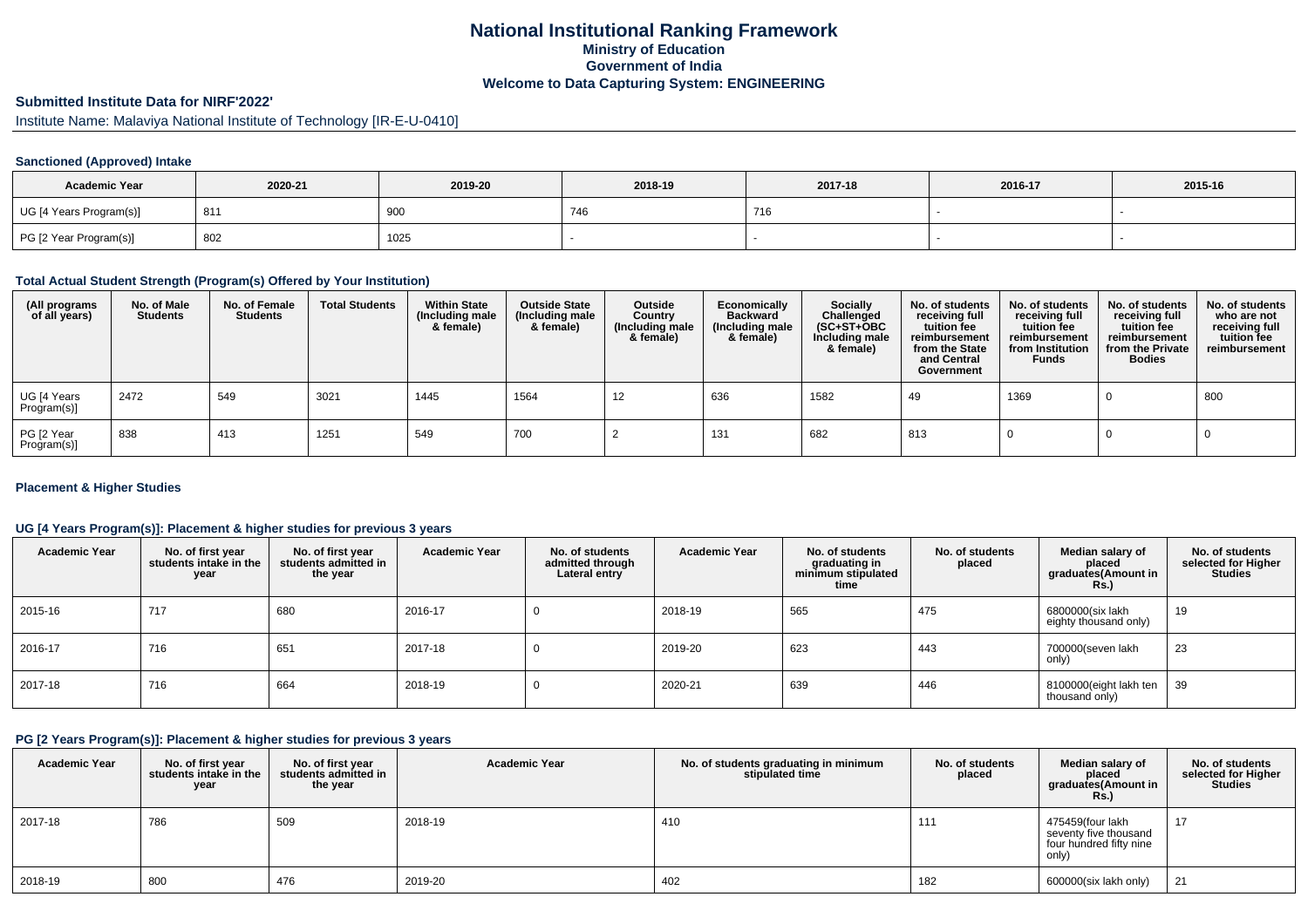| 2019-20 | 1025 | 618 | 2020-21 | 559 | 224 | $\sim$<br>7500000(seven lakh<br>fifty thousand only) | n. |
|---------|------|-----|---------|-----|-----|------------------------------------------------------|----|
|---------|------|-----|---------|-----|-----|------------------------------------------------------|----|

### **Ph.D Student Details**

| Ph.D (Student pursuing doctoral program till 2020-21 Students admitted in the academic year 2020-21 should not be entered here.) |         |                       |         |  |  |  |
|----------------------------------------------------------------------------------------------------------------------------------|---------|-----------------------|---------|--|--|--|
|                                                                                                                                  |         | <b>Total Students</b> |         |  |  |  |
| Full Time                                                                                                                        |         | 540                   |         |  |  |  |
| Part Time                                                                                                                        |         | 293                   |         |  |  |  |
| No. of Ph.D students graduated (including Integrated Ph.D)                                                                       |         |                       |         |  |  |  |
|                                                                                                                                  | 2020-21 | 2019-20               | 2018-19 |  |  |  |
| Full Time                                                                                                                        | 59      | 53                    | 59      |  |  |  |
| Part Time                                                                                                                        | 31      | 30                    | 21      |  |  |  |

### **Financial Resources: Utilised Amount for the Capital expenditure for previous 3 years**

| <b>Academic Year</b>                                                                                                                                                                      | 2020-21                                                                                       | 2019-20                                                                                      | 2018-19                                                                                  |  |  |  |  |  |
|-------------------------------------------------------------------------------------------------------------------------------------------------------------------------------------------|-----------------------------------------------------------------------------------------------|----------------------------------------------------------------------------------------------|------------------------------------------------------------------------------------------|--|--|--|--|--|
|                                                                                                                                                                                           | <b>Utilised Amount</b>                                                                        | <b>Utilised Amount</b>                                                                       | <b>Utilised Amount</b>                                                                   |  |  |  |  |  |
| Annual Capital Expenditure on Academic Activities and Resources (excluding expenditure on buildings)                                                                                      |                                                                                               |                                                                                              |                                                                                          |  |  |  |  |  |
| Library (Books, Journals and e-Resources only)                                                                                                                                            | 20678278 (Two crore six lakh seventy eight thousand two<br>hundred seventy eight only)        | 30714238 (Three crore seven lakh fourteen thousand two<br>hundred thirty eight only)         | 40164663 (Four crore one lakh sixty four thousand six hundred<br>sixty three only)       |  |  |  |  |  |
| New Equipment and software for Laboratories                                                                                                                                               | 77557808 (seven crore seventy five lakh fifty seven thousand<br>eight hundred eight only)     | 38292969 (Three crore eighty two lakh ninety two thousand<br>nine hundred sixty nine only)   | 83154770 (Eight crore thirty one lakh fifty four thousand seven<br>hundred seventy only) |  |  |  |  |  |
| <b>Engineering Workshops</b>                                                                                                                                                              | 7568551 (seventy five lakh sixty eight thousand five hundred<br>fifty one only)               | 7421758 (seventy four lakh twenty one thousand seven<br>hundred fifty eight only)            | 29501672 (Two crore ninety five lakh one thousand six<br>hundred seventy two only)       |  |  |  |  |  |
| Other expenditure on creation of Capital Assets (For setting up<br>classrooms, seminar hall, conference hall, library, Lab, Engq<br>workshops excluding expenditure on Land and Building) | 52885355 (five crore twenty eight lakh eighty five thousand<br>three hundred fifty five only) | 106747472 (Ten crore sixty seven lakh forty seven thousand<br>four hundred seventy two only) | 19070683 (One crore ninety lakh seventy thousand six<br>hundred eighty three only)       |  |  |  |  |  |

### **Financial Resources: Utilised Amount for the Operational expenditure for previous 3 years**

| <b>Academic Year</b>                                                                                                                                                                            | 2020-21                                                                                             | 2019-20                                                                                          | 2018-19                                                                                        |  |  |  |  |  |
|-------------------------------------------------------------------------------------------------------------------------------------------------------------------------------------------------|-----------------------------------------------------------------------------------------------------|--------------------------------------------------------------------------------------------------|------------------------------------------------------------------------------------------------|--|--|--|--|--|
|                                                                                                                                                                                                 | <b>Utilised Amount</b>                                                                              | <b>Utilised Amount</b>                                                                           | <b>Utilised Amount</b>                                                                         |  |  |  |  |  |
| <b>Annual Operational Expenditure</b>                                                                                                                                                           |                                                                                                     |                                                                                                  |                                                                                                |  |  |  |  |  |
| Salaries (Teaching and Non Teaching staff)                                                                                                                                                      | 913797691 (Ninety one crore thirty seven lakh ninety seven<br>thousand six hundred ninety one only) | 877216291 (Eighty seven crore seventy two lakh sixteen<br>thousand two hundred ninety one only)  | 973790026 (Ninety seven crore thirty seven lakh ninety<br>thousand twenty six only)            |  |  |  |  |  |
| Maintenance of Academic Infrastructure or consumables and<br>other running expenditures (excluding maintenance of hostels<br>and allied services, rent of the building, depreciation cost, etc) | 324218830 (Thirty two crore forty two lakh eighteen thousand<br>eight hundred thirty only)          | 351128571 (Thirty five crore eleven lakh twenty eight thousand<br>five hundred seventy one only) | 243675220 (Twenty four crore thirty six lakh seventy five<br>thousand two hundred twenty only) |  |  |  |  |  |
| Seminars/Conferences/Workshops                                                                                                                                                                  | 6174686 (Sixty one lakh seventy four thousand six hundred<br>eighty six only)                       | 2825872 (Twenty eight lakh twenty five thousand eight hundred<br>seventy two only)               | 9297903 (Ninety two lakh ninety seven thousand nine hundred<br>three only)                     |  |  |  |  |  |

**IPR**

| 2020<br>2018<br>2019<br><b>Calendar vear</b> |
|----------------------------------------------|
|----------------------------------------------|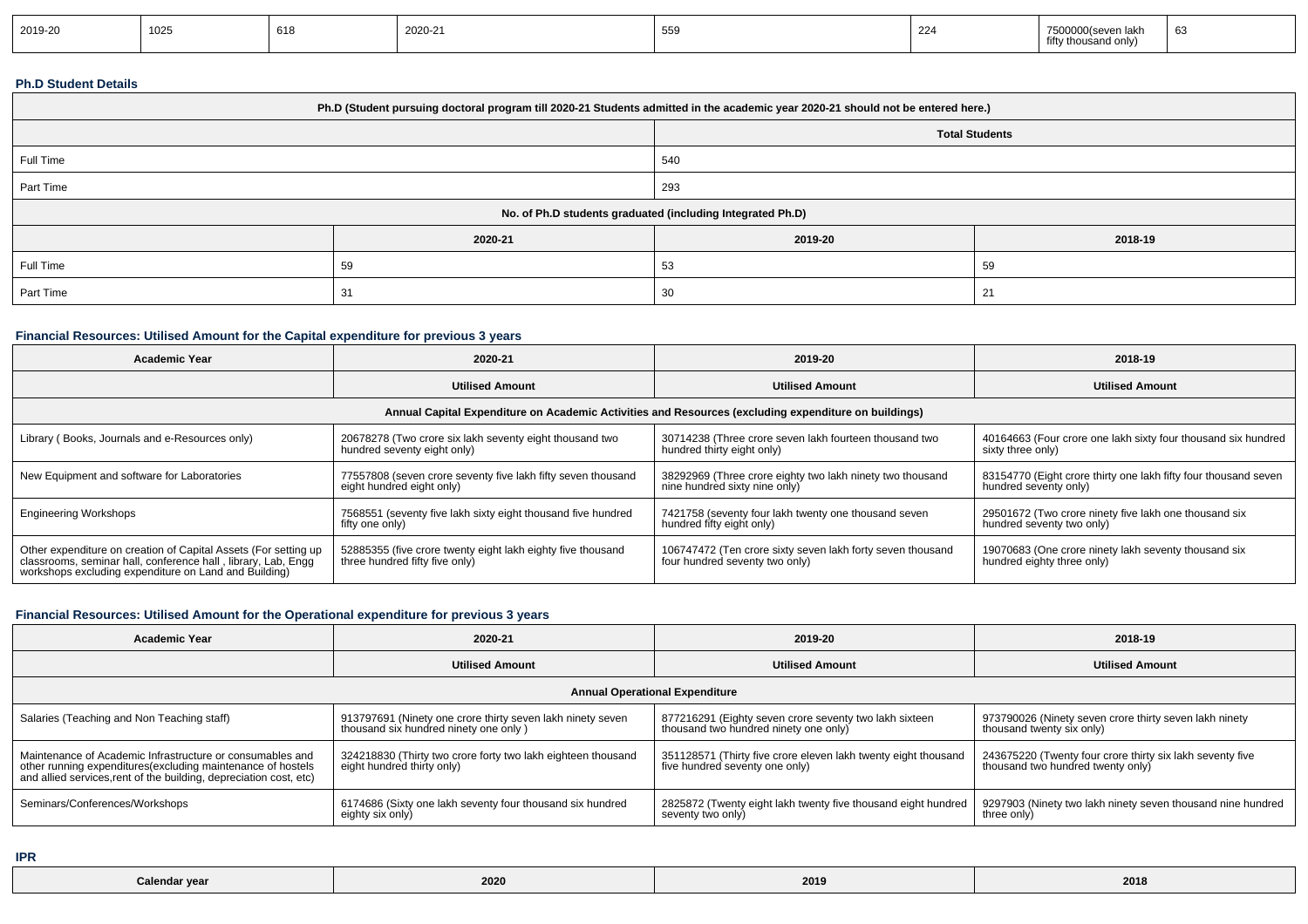| No. of Patents Published |  |  |
|--------------------------|--|--|
| No. of Patents Granted   |  |  |

### **Sponsored Research Details**

| <b>Financial Year</b>                    | 2020-21                                                                   | 2019-20                                                                       | 2018-19                                                                         |
|------------------------------------------|---------------------------------------------------------------------------|-------------------------------------------------------------------------------|---------------------------------------------------------------------------------|
| Total no. of Sponsored Projects          |                                                                           | 30                                                                            | -20                                                                             |
| Total no. of Funding Agencies            |                                                                           |                                                                               |                                                                                 |
| Total Amount Received (Amount in Rupees) | 74562861                                                                  | 79305743                                                                      | 115642946                                                                       |
| Amount Received in Words                 | seven crore forty five lakh sixty two thousand eight hundred<br>sixty one | Seven Crore Ninety Three Lakh Five Thousand Seven<br>Hundred Forty Three only | Eleven crore fifty six lakh forty two thousand nine hundred forty<br><b>SIX</b> |

### **Consultancy Project Details**

| <b>Financial Year</b>                    | 2020-21                                                                             | 2019-20                                                      | 2018-19                                                                    |
|------------------------------------------|-------------------------------------------------------------------------------------|--------------------------------------------------------------|----------------------------------------------------------------------------|
| Total no. of Consultancy Projects        | 298                                                                                 | 236                                                          | 240                                                                        |
| Total no. of Client Organizations        | 265                                                                                 | 218                                                          | $22^{\circ}$                                                               |
| Total Amount Received (Amount in Rupees) | 136922298                                                                           | 80848025                                                     | 102116996                                                                  |
| Amount Received in Words                 | Thirteen Crore Sixty Nine Lakh Twenty Two Thousand Two<br>Hundred Ninety Eight Only | Eight Crore Eight Lakh Forty Eight Thousand Twenty Five Only | Ten Crore Twenty One Lakh Sixteen Thousand Nine Hundred<br>Ninety Six Only |

#### **PCS Facilities: Facilities of physically challenged students**

| 1. Do your institution buildings have Lifts/Ramps?                                                                                                         | Yes, more than 80% of the buildings |
|------------------------------------------------------------------------------------------------------------------------------------------------------------|-------------------------------------|
| 2. Do your institution have provision for walking aids, including wheelchairs and transportation from one building to another for<br>handicapped students? | Yes                                 |
| 3. Do your institution buildings have specially designed toilets for handicapped students?                                                                 | Yes, more than 80% of the buildings |

# **Faculty Details**

| <b>Srno</b> | Name                                   | Age | Designation                | Gender | Qualification | <b>Experience (In</b><br>Months) | <b>Currently working</b><br>with institution? | <b>Joining Date</b> | <b>Leaving Date</b>      | <b>Association type</b> |
|-------------|----------------------------------------|-----|----------------------------|--------|---------------|----------------------------------|-----------------------------------------------|---------------------|--------------------------|-------------------------|
|             | SONI GUNJAN                            | 40  | <b>Assistant Professor</b> | Male   | Ph.D          | 182                              | Yes                                           | 09-07-2012          | --                       | Regular                 |
|             | MUSHTAQ AHMED                          | 51  | Associate Professor        | Male   | Ph.D          | 312                              | Yes                                           | 18-03-1999          | $\sim$                   | Regular                 |
|             | <b>MURARI LAL</b><br><b>MITTAL</b>     | 54  | Professor                  | Male   | Ph.D          | 396                              | Yes                                           | 28-10-1992          | $\sim$                   | Regular                 |
|             | <b>MAZUMDAR ARKA</b><br><b>PROKASH</b> | 36  | <b>Assistant Professor</b> | Male   | Ph.D          | 146                              | Yes                                           | 30-07-2013          | $\overline{\phantom{a}}$ | Regular                 |
|             | <b>NAIN NEETA</b>                      | 51  | Associate Professor        | Female | Ph.D          | 348                              | Yes                                           | 19-12-1996          | $\sim$                   | Regular                 |
| 6           | <b>HEMANT KUMAR</b><br>MEENA           | 39  | <b>Assistant Professor</b> | Male   | Ph.D          | 144                              | Yes                                           | 26-12-2012          | $\sim$                   | Regular                 |
|             | KHALEEQUR<br>REHMAN NIAZI              | 56  | Professor                  | Male   | Ph.D          | 312                              | Yes                                           | 16-03-1999          | $\overline{\phantom{a}}$ | Regular                 |
| 8           | <b>KALPANA PANDIT</b>                  | 55  | Associate Professor        | Female | B. Arch       | 408                              | Yes                                           | 02-02-1991          | $\overline{\phantom{a}}$ | Regular                 |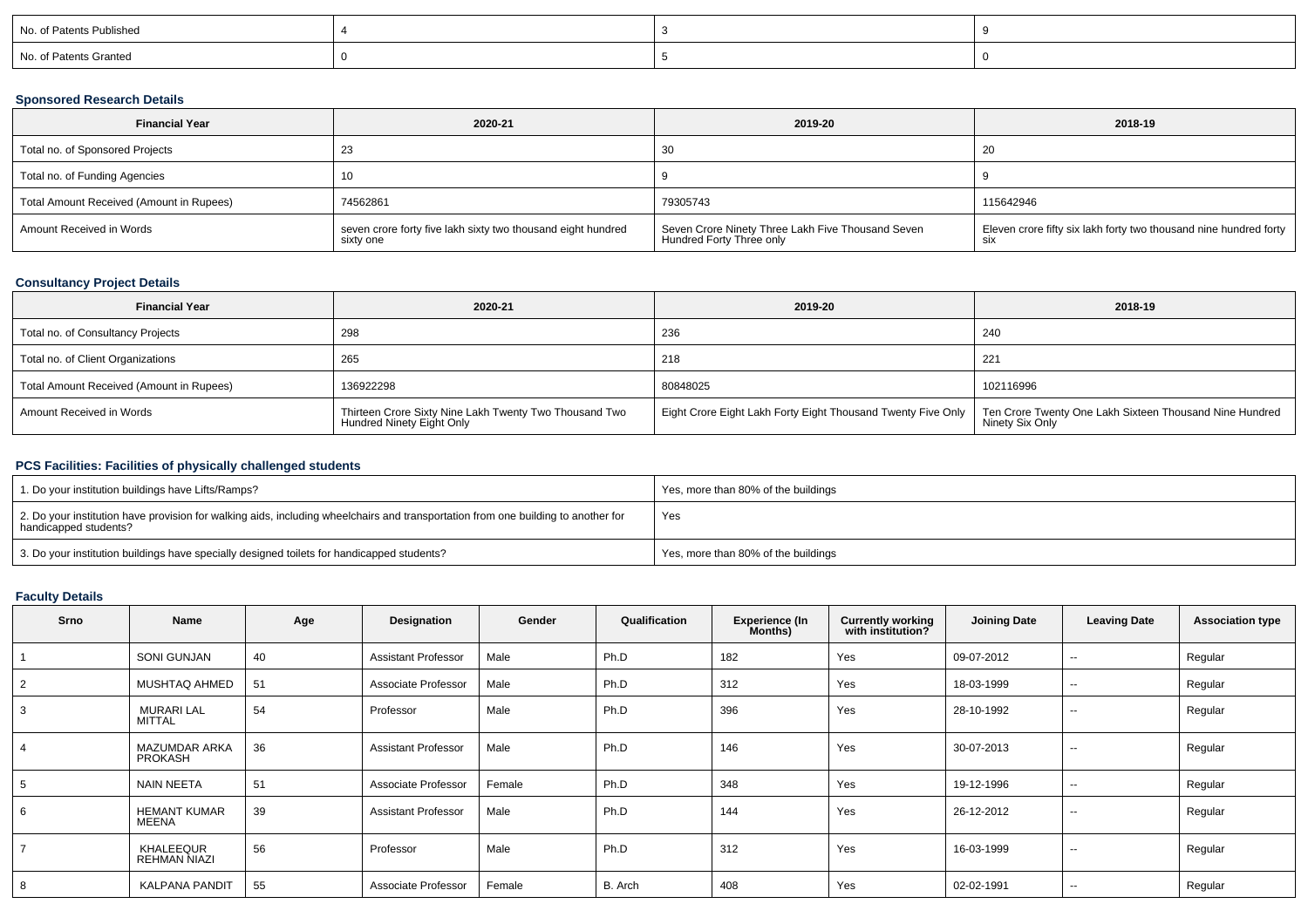| 9   | <b>SHARMA MONICA</b>                    | 50 | Associate Professor                                 | Female | Ph.D | 158 | Yes | 16-07-2012 | $\sim$                   | Regular |
|-----|-----------------------------------------|----|-----------------------------------------------------|--------|------|-----|-----|------------|--------------------------|---------|
| 10  | <b>UPADHYAYA</b><br><b>SUSHANT</b>      | 39 | Associate Dean                                      | Male   | Ph.D | 210 | Yes | 12-03-2008 | $\sim$                   | Regular |
| 11  | <b>NAND KUMAR</b>                       | 52 | Associate Professor                                 | Male   | Ph.D | 319 | Yes | 04-03-1999 | $\sim$                   | Regular |
| 12  | <b>MANOJ FOZDAR</b>                     | 55 | Professor                                           | Male   | Ph.D | 312 | Yes | 29-04-1999 | $\overline{a}$           | Regular |
| 13  | <b>MAHESH KUMAR</b><br>JAT              | 48 | Associate Professor                                 | Male   | Ph.D | 312 | Yes | 06-03-1999 | --                       | Regular |
| 14  | <b>JOSHI AMIT</b><br><b>MAHESH</b>      | 37 | <b>Assistant Professor</b>                          | Male   | Ph.D | 147 | Yes | 01-07-2013 | --                       | Regular |
| 15  | <b>GUPTA NIKHIL</b>                     | 56 | Associate Dean                                      | Male   | Ph.D | 396 | Yes | 03-10-1992 | --                       | Regular |
| 16  | SAHARAN<br><b>VIRENDRA KUAMR</b>        | 36 | <b>Assistant Professor</b>                          | Male   | Ph.D | 147 | Yes | 01-07-2013 | --                       | Regular |
| 17  | <b>KRISHNA KUMAR</b>                    | 37 | <b>Assistant Professor</b>                          | Male   | Ph.D | 96  | Yes | 31-07-2013 | $\sim$                   | Regular |
| 18  | <b>MP POONIA</b>                        | 62 | Professor                                           | Male   | Ph.D | 312 | Yes | 15-03-1999 | $\sim$                   | Regular |
| 19  | KANUPRIYA<br>SACHDEV                    | 54 | Associate Dean                                      | Female | Ph.D | 360 | Yes | 18-05-1995 | $\sim$                   | Regular |
| 20  | <b>JAIN MUKESH</b>                      | 54 | <b>Assistant Professor</b>                          | Male   | Ph.D | 401 | Yes | 03-04-1992 | $\sim$                   | Regular |
| 21  | KUMAR U K ARUN                          | 44 | <b>Assistant Professor</b>                          | Male   | Ph.D | 147 | Yes | 17-06-2013 | $\sim$                   | Regular |
| 22  | ANOJ MEENA                              | 33 | <b>Assistant Professor</b>                          | Female | Ph.D | 146 | Yes | 05-07-2012 | $\overline{a}$           | Regular |
| -23 | <b>GUNWANT</b><br><b>SHARMA</b>         | 60 | Dean / Principal /<br>Director / Vice<br>Chancellor | Male   | Ph.D | 456 | Yes | 26-03-1987 | --                       | Regular |
| 24  | <b>JINENDRA KUMAR</b><br>JAIN           | 60 | Associate Professor                                 | Male   | Ph.D | 396 | Yes | 29-02-1992 | --                       | Regular |
| 25  | <b>VIJAY LAXMI</b>                      | 52 | Professor                                           | Female | Ph.D | 360 | Yes | 14-08-1995 | --                       | Regular |
| 26  | <b>TRIPATHI</b><br><b>MEENAKSHI</b>     | 39 | Associate Professor                                 | Female | Ph.D | 210 | Yes | 05-03-2008 | --                       | Regular |
| 27  | SONKAR SUMIT<br><b>KUMAR</b>            | 37 | <b>Assistant Professor</b>                          | Male   | Ph.D | 146 | Yes | 24-07-2013 | $\sim$                   | Regular |
| 28  | CHITRAKANT<br>SAHU                      | 36 | <b>Assistant Professor</b>                          | Male   | Ph.D | 132 | Yes | 06-05-2016 | Ξ.                       | Regular |
| 29  | <b>G S DANGAYACH</b>                    | 61 | Dean / Principal /<br>Director / Vice<br>Chancellor | Male   | Ph.D | 444 | Yes | 30-01-1988 | $\overline{\phantom{a}}$ | Regular |
| 30  | <b>HARPAL TIWARI</b>                    | 62 | Professor                                           | Male   | Ph.D | 468 | Yes | 15-09-1986 | --                       | Regular |
| 31  | VATSALA<br><b>MATHUR</b>                | 62 | Associate Professor                                 | Female | Ph.D | 432 | Yes | 28-10-1989 | Ξ.                       | Regular |
| 32  | MITTAL NAMITA                           | 54 | Associate Dean                                      | Female | Ph.D | 361 | Yes | 12-08-1995 | $\sim$                   | Regular |
| 33  | <b>AGRAWAL VINAY</b>                    | 47 | Associate Professor                                 | Male   | Ph.D | 300 | Yes | 30-10-1996 | $\sim$                   | Regular |
| 34  | SATYENDRA<br><b>PRASAD</b><br>CHAURASIA | 58 | Professor                                           | Male   | Ph.D | 312 | Yes | 22-04-1999 | --                       | Regular |
| 35  | RAJESH KUMAR                            | 49 | Professor                                           | Male   | Ph.D | 312 | Yes | 12-12-1995 | $\sim$                   | Regular |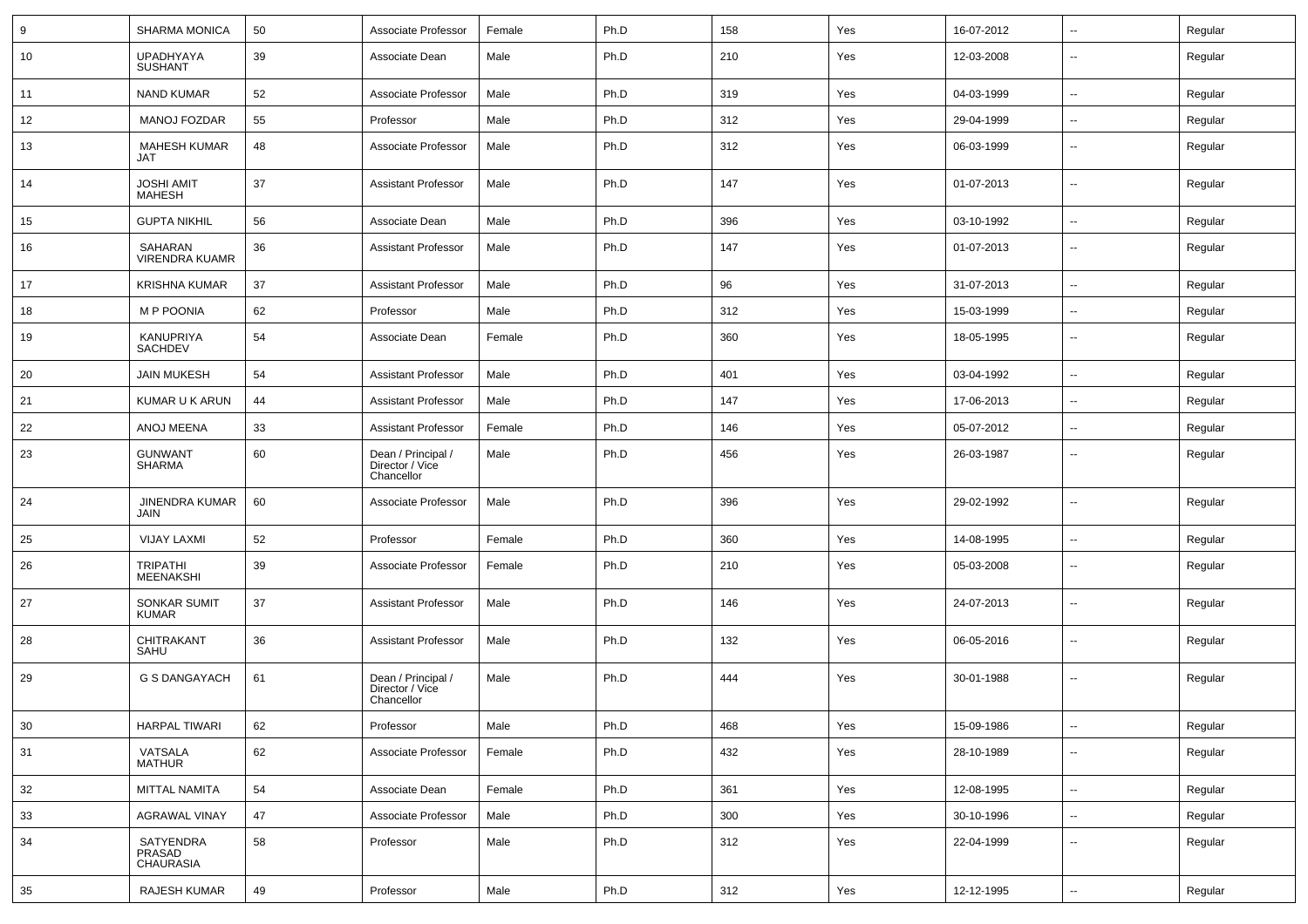| 36 | <b>VIPIN KUMAR JAIN</b>              | 64 | Associate Professor                                 | Male   | M.E.    | 492 | Yes | 15-12-1984 | $\sim$                   | Regular |
|----|--------------------------------------|----|-----------------------------------------------------|--------|---------|-----|-----|------------|--------------------------|---------|
| 37 | <b>DOHARE RAJEEV</b><br><b>KUMAR</b> | 42 | Associate Professor                                 | Male   | Ph.D    | 210 | Yes | 18-03-2008 | $\overline{\phantom{a}}$ | Regular |
| 38 | <b>BIMAN</b><br>BANDYOPADHYAY        | 40 | <b>Assistant Professor</b>                          | Male   | Ph.D    | 124 | Yes | 01-06-2015 | $\overline{\phantom{a}}$ | Regular |
| 39 | POOJA NIGAM                          | 35 | <b>Assistant Professor</b>                          | Female | Ph.D    | 147 | Yes | 25-06-2013 | ⊷.                       | Regular |
| 40 | PRABHAT PANDIT                       | 59 | Associate Professor                                 | Male   | Ph.D    | 432 | Yes | 31-01-1989 | $\sim$                   | Regular |
| 41 | <b>DEEPAK VERMA</b>                  | 42 | <b>Assistant Professor</b>                          | Male   | Ph.D    | 147 | Yes | 28-06-2013 | $\overline{\phantom{a}}$ | Regular |
| 42 | <b>MANJU SINGH</b>                   | 60 | Professor                                           | Female | Ph.D    | 442 | Yes | 01-06-2018 | --                       | Regular |
| 43 | <b>BHATT PREETI</b>                  | 51 | Associate Professor                                 | Female | Ph.D    | 198 | Yes | 05-03-2008 | $\sim$                   | Regular |
| 44 | KAMLENDRA<br>AWASTHI                 | 38 | <b>Assistant Professor</b>                          | Male   | Ph.D    | 125 | Yes | 13-05-2015 | $\overline{\phantom{a}}$ | Regular |
| 45 | <b>NIRUTI GUPTA</b>                  | 37 | <b>Assistant Professor</b>                          | Female | M.Plan  | 147 | Yes | 24-06-2013 | $\sim$                   | Regular |
| 46 | <b>RAJESH GUPTA</b>                  | 50 | Associate Professor                                 | Male   | Ph.D    | 348 | Yes | 07-12-1996 | $\overline{\phantom{a}}$ | Regular |
| 47 | AJAYA KUMAR<br><b>PRADHAN</b>        | 37 | <b>Assistant Professor</b>                          | Male   | Ph.D    | 126 | Yes | 28-04-2015 | $\overline{\phantom{a}}$ | Regular |
| 48 | SINGHAL RAHUL                        | 39 | <b>Assistant Professor</b>                          | Male   | Ph.D    | 158 | Yes | 30-07-2012 | $\overline{\phantom{a}}$ | Regular |
| 49 | PRADEEP KUMAR                        | 38 | <b>Assistant Professor</b>                          | Male   | Ph.D    | 125 | Yes | 29-05-2015 | $\overline{\phantom{a}}$ | Regular |
| 50 | NISCHAL JAIN                         | 49 | <b>Assistant Professor</b>                          | Male   | M.Plan  | 319 | Yes | 04-03-1999 | --                       | Regular |
| 51 | R P YADAV                            | 58 | Professor                                           | Male   | Ph.D    | 456 | Yes | 21-11-1987 | $\overline{a}$           | Regular |
| 52 | <b>NIRUPAM</b><br><b>ROHATGI</b>     | 60 | Associate Professor                                 | Male   | Ph.D    | 396 | Yes | 29-08-1992 | $\sim$                   | Regular |
| 53 | <b>ASHWANI KUMAR</b>                 | 38 | <b>Assistant Professor</b>                          | Male   | Ph.D    | 147 | Yes | 28-06-2013 | $\sim$                   | Regular |
| 54 | RAMANA P V                           | 45 | <b>Assistant Professor</b>                          | Male   | Ph.D    | 159 | Yes | 27-06-2012 | $\overline{\phantom{a}}$ | Regular |
| 55 | <b>KAPIL PAREEK</b>                  | 36 | <b>Assistant Professor</b>                          | Male   | Ph.D    | 123 | Yes | 03-07-2015 | $\overline{\phantom{a}}$ | Regular |
| 56 | RAMESH BABU<br><b>BATTULA</b>        | 42 | <b>Assistant Professor</b>                          | Male   | M.Tech  | 159 | Yes | 05-07-2012 | --                       | Regular |
| 57 | RAVINDRA NAGAR                       | 61 | Dean / Principal /<br>Director / Vice<br>Chancellor | Male   | Ph.D    | 492 | Yes | 03-12-1984 | $\overline{\phantom{a}}$ | Regular |
| 58 | <b>RAGINI GUPTA</b>                  | 59 | Professor                                           | Female | Ph.D    | 420 | Yes | 31-01-1990 |                          | Regular |
| 59 | AMARTYA<br><b>CHOWDHURY</b>          | 43 | <b>Assistant Professor</b>                          | Male   | Ph.D    | 128 | Yes | 27-04-2015 | $\sim$                   | Regular |
| 60 | <b>JOSHI RAJ KUMAR</b>               | 43 | <b>Assistant Professor</b>                          | Male   | Ph.D    | 180 | Yes | 20-07-2012 | $\overline{\phantom{a}}$ | Regular |
| 61 | VARUN JINDAL                         | 34 | <b>Assistant Professor</b>                          | Male   | Ph.D    | 124 | Yes | 01-06-2015 | $\sim$                   | Regular |
| 62 | NANNY TRIPATHI                       | 60 | Associate Professor                                 | Female | M. Phil | 420 | Yes | 20-02-1990 | $\sim$                   | Regular |
| 63 | RAKESH JAIN                          | 56 | Professor                                           | Male   | Ph.D    | 408 | Yes | 09-12-1987 | $\sim$                   | Regular |
| 64 | NUPUR TANDON                         | 54 | Professor                                           | Female | Ph.D    | 360 | Yes | 30-11-1995 | $\overline{\phantom{a}}$ | Regular |
| 65 | C PERIASAMY                          | 44 | <b>Assistant Professor</b>                          | Male   | Ph.D    | 157 | Yes | 07-08-2012 | $\overline{\phantom{a}}$ | Regular |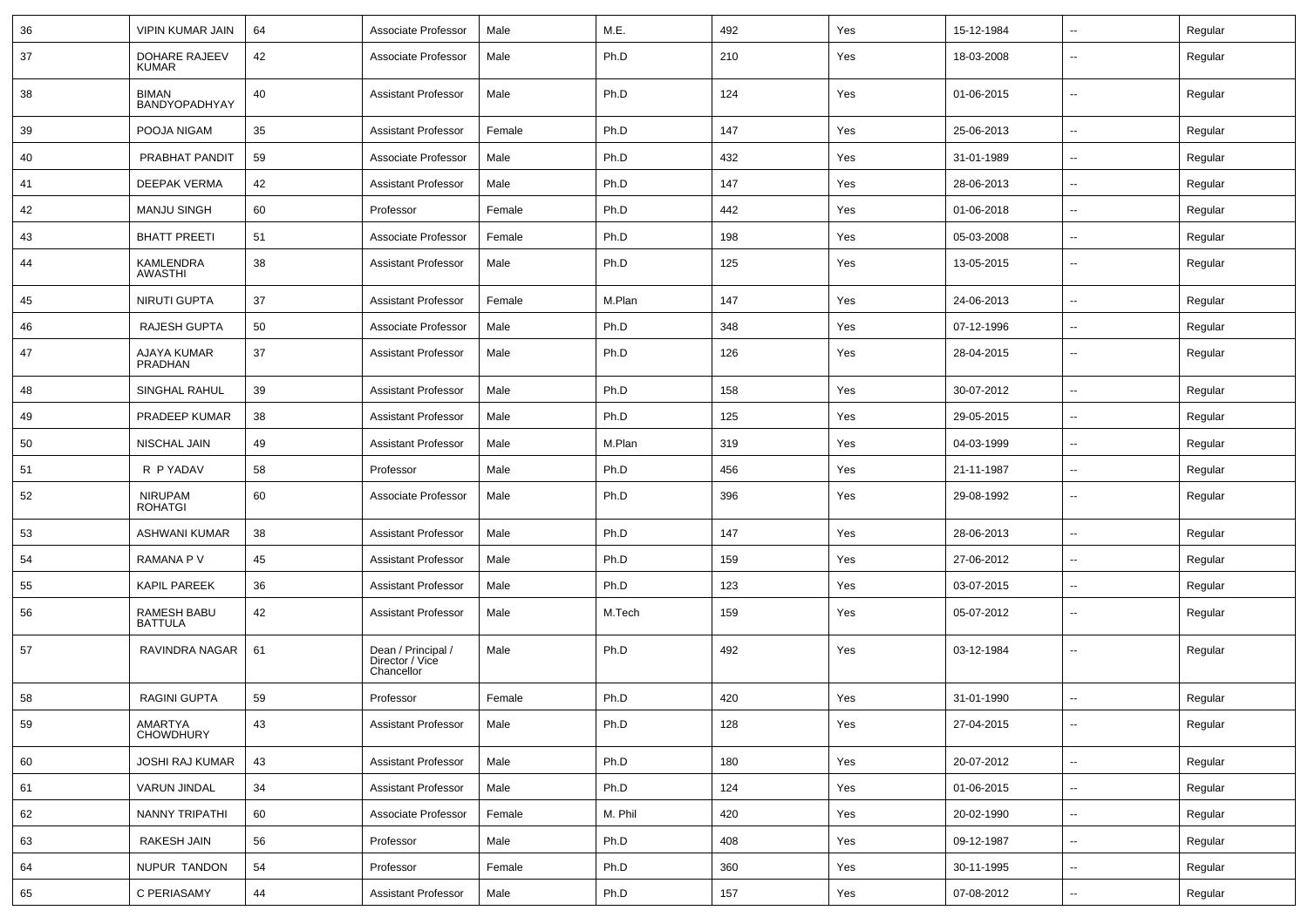| 66 | KALLA PAWAN                         | 47     | Associate Dean                                      | Male   | Ph.D    | 318 | Yes | 04-03-1999 | $\sim$                   | Regular |
|----|-------------------------------------|--------|-----------------------------------------------------|--------|---------|-----|-----|------------|--------------------------|---------|
| 67 | VIJAY NAVARATNA<br>NADAKUDURU       | 42     | <b>Assistant Professor</b>                          | Male   | Ph.D    | 126 | Yes | 30-04-2015 | --                       | Regular |
| 68 | <b>MEENU</b><br>VARSHNEY            | 57     | Associate Professor                                 | Female | B. Arch | 384 | Yes | 02-07-1993 | --                       | Regular |
| 69 | <b>MANOJ SINGH</b><br><b>GAUR</b>   | 55     | Professor                                           | Male   | Ph.D    | 420 | Yes | 23-08-1990 | --                       | Regular |
| 70 | MOHAMMED<br><b>SALIM</b>            | 60     | Associate Professor                                 | Male   | Ph.D    | 444 | Yes | 17-11-1984 | --                       | Regular |
| 71 | <b>ANIL SWARNKAR</b>                | 49     | Dean / Principal /<br>Director / Vice<br>Chancellor | Male   | Ph.D    | 319 | Yes | 04-03-1999 | --                       | Regular |
| 72 | <b>KAUL NIVEDITA</b>                | 47     | Associate Professor                                 | Female | Ph.D    | 318 | Yes | 08-03-1999 | $\sim$                   | Regular |
| 73 | <b>MUKESH KUMAR</b><br>SHAH         | 55     | <b>Assistant Professor</b>                          | Male   | M.Tech  | 418 | Yes | 01-11-1990 | --                       | Regular |
| 74 | <b>MAHESH</b><br>CHANDRA GOVIL      | 57     | Professor                                           | Male   | Ph.D    | 420 | Yes | 08-09-1986 | --                       | Regular |
| 75 | <b>MAHENDER</b><br><b>CHOUDHARY</b> | 45     | Professor                                           | Male   | Ph.D    | 264 | Yes | 04-03-1999 | --                       | Regular |
| 76 | <b>AMIT KUMAR</b><br>SINGH          | 41     | Associate Dean                                      | Male   | Ph.D    | 159 | Yes | 16-07-2012 | --                       | Regular |
| 77 | <b>JAIN PRERNA</b>                  | 46     | Associate Professor                                 | Female | Ph.D    | 264 | Yes | 15-03-1999 | --                       | Regular |
| 78 | <b>G D AGARWAL</b>                  | 55     | Professor                                           | Male   | Ph.D    | 396 | Yes | 31-07-1992 | $\overline{\phantom{a}}$ | Regular |
| 79 | <b>SUSHANTA</b><br>KUMAR JANA       | 61     | Professor                                           | Male   | Ph.D    | 408 | Yes | 07-11-1991 | $\overline{\phantom{a}}$ | Regular |
| 80 | <b>SHARMA DIPTI</b>                 | 53     | Associate Professor                                 | Female | Ph.D    | 210 | Yes | 04-03-2008 | $\mathbf{u}$             | Regular |
| 81 | CHAUDHARY<br><b>SANTOSH</b>         | 53     | <b>Assistant Professor</b>                          | Female | Ph.D    | 318 | Yes | 05-03-1999 | $\overline{a}$           | Regular |
| 82 | SUBBARAMAIAH V                      | 35     | <b>Assistant Professor</b>                          | Male   | Ph.D    | 126 | Yes | 20-04-2015 | --                       | Regular |
| 83 | A K VYAS                            | 59     | Professor                                           | Male   | Ph.D    | 432 | Yes | 16-12-1985 | $\mathbf{u}$             | Regular |
| 84 | <b>UPENDRA</b><br>PANDEL            | 60     | Professor                                           | Male   | Ph.D    | 384 | Yes | 03-06-1993 | $\sim$                   | Regular |
| 85 | S D BHARTI                          | 53     | Professor                                           | Male   | Ph.D    | 396 | Yes | 03-04-1992 | $\sim$                   | Regular |
| 86 | RAJEEV SHRINGI                      | 58     | Professor                                           | Male   | B. Arch | 456 | Yes | 02-09-1987 |                          | Regular |
| 87 | RAJEEV AGRAWAL                      | 45     | Associate Dean                                      | Male   | Ph.D    | 272 | Yes | 28-06-2018 | $\overline{\phantom{a}}$ | Regular |
| 88 | <b>BHAKAR ROHIT</b>                 | 45     | Associate Professor                                 | Male   | Ph.D    | 264 | Yes | 11-03-1999 | $\sim$                   | Regular |
| 89 | <b>RAM NIWAS</b><br>SHARMA          | 58     | Associate Professor                                 | Male   | M.Plan  | 308 | Yes | 05-02-1991 | $\mathbf{u}$             | Regular |
| 90 | SHIV OM MEENA                       | $35\,$ | <b>Assistant Professor</b>                          | Male   | M.Tech  | 160 | Yes | 22-05-2012 | $\overline{\phantom{a}}$ | Regular |
| 91 | AMIT<br>PANCHARIYA                  | 61     | Associate Professor                                 | Male   | M.Tech  | 306 | Yes | 30-11-1983 | $\sim$                   | Regular |
| 92 | SURESH KUMAR<br>TIWARI              | 55     | Professor                                           | Male   | Ph.D    | 348 | Yes | 06-11-1996 | $\sim$                   | Regular |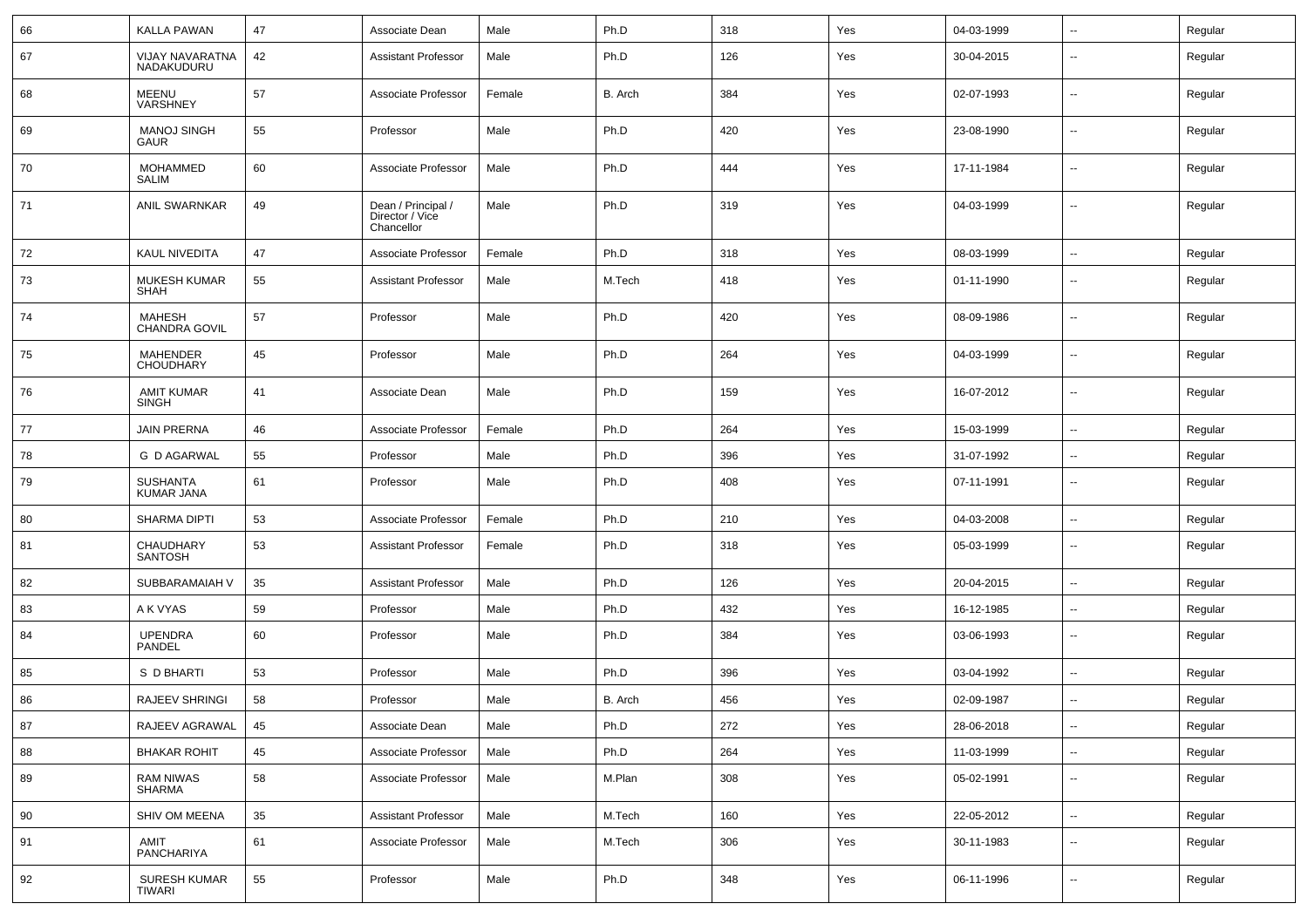| 93  | <b>KUMAR DINESH</b>                 | 45 | Associate Professor        | Male   | Ph.D    | 158 | Yes | 01-08-2012 | ⊷.                       | Regular |
|-----|-------------------------------------|----|----------------------------|--------|---------|-----|-----|------------|--------------------------|---------|
| 94  | <b>SHRIVASTAVA</b><br>SANDEEP       | 43 | <b>Assistant Professor</b> | Male   | Ph.D    | 180 | Yes | 05-10-2012 | --                       | Regular |
| 95  | <b>VIVEKANAND</b>                   | 41 | <b>Assistant Professor</b> | Male   | Ph.D    | 126 | Yes | 13-04-2015 | ⊷.                       | Regular |
| 96  | ARUN KUMAR<br><b>VERMA</b>          | 38 | <b>Assistant Professor</b> | Male   | Ph.D    | 111 | Yes | 18-07-2016 | $\overline{\phantom{a}}$ | Regular |
| 97  | SUDHIR KUMAR                        | 53 | Professor                  | Male   | Ph.D    | 308 | Yes | 09-07-1990 | ⊷.                       | Regular |
| 98  | <b>RAJIVE TIWARI</b>                | 48 | Professor                  | Male   | Ph.D    | 312 | Yes | 12-12-1995 | --                       | Regular |
| 99  | <b>NEELI</b><br>SATYANARAYANA       | 43 | <b>Assistant Professor</b> | Male   | Ph.D    | 126 | Yes | 29-04-2015 | --                       | Regular |
| 100 | <b>MADDILA RAVI</b><br><b>KUMAR</b> | 42 | <b>Assistant Professor</b> | Male   | Ph.D    | 147 | Yes | 01-07-2013 | --                       | Regular |
| 101 | KAVITA LALWANI                      | 40 | <b>Assistant Professor</b> | Female | Ph.D    | 121 | Yes | 27-08-2015 | -−                       | Regular |
| 102 | AKHILENDRA<br><b>BHUSHAN GUPTA</b>  | 59 | Professor                  | Male   | Ph.D    | 444 | Yes | 17-11-1984 | $\overline{\phantom{a}}$ | Regular |
| 103 | Y P MATHUR                          | 61 | Professor                  | Male   | Ph.D    | 456 | Yes | 28-10-1983 | $\overline{\phantom{a}}$ | Regular |
| 104 | SANJEEV<br><b>AGRAWAL</b>           | 60 | Associate Professor        | Male   | M.Tech  | 444 | Yes | 21-02-1984 | $\overline{\phantom{a}}$ | Regular |
| 105 | <b>SAXENA DIPTI</b>                 | 44 | Associate Professor        | Female | Ph.D    | 146 | Yes | 19-06-2013 | $\overline{\phantom{a}}$ | Regular |
| 106 | <b>BHATTER SANJAY</b>               | 51 | <b>Assistant Professor</b> | Male   | Ph.D    | 318 | Yes | 18-03-1999 | -−                       | Regular |
| 107 | TARUN VARMA                         | 54 | Associate Professor        | Male   | M.E.    | 396 | Yes | 01-07-1992 | ⊷.                       | Regular |
| 108 | RAMESH C SONI                       | 62 | Associate Professor        | Male   | Ph.D    | 420 | Yes | 01-02-1990 | --                       | Regular |
| 109 | <b>ALOK RANJAN</b>                  | 63 | Professor                  | Male   | B. Arch | 396 | Yes | 30-01-1992 | --                       | Regular |
| 110 | <b>SHARMA RITU</b>                  | 52 | Associate Professor        | Female | Ph.D    | 318 | Yes | 04-03-1999 | $\mathbf{u}$             | Regular |
| 111 | RAKESH BAIRATHI                     | 57 | Associate Professor        | Male   | B.E     | 408 | Yes | 16-02-1987 | н.                       | Regular |
| 112 | <b>RITU AGARWAL</b>                 | 41 | <b>Assistant Professor</b> | Female | Ph.D    | 147 | Yes | 12-06-2013 | ⊷.                       | Regular |
| 113 | ROHIT GOYAL                         | 59 | Professor                  | Male   | Ph.D    | 432 | Yes | 16-12-1985 | $\overline{\phantom{a}}$ | Regular |
| 114 | RAJ KUMAR VYAS                      | 56 | Professor                  | Male   | Ph.D    | 312 | Yes | 29-04-1999 | $\overline{\phantom{a}}$ | Regular |
| 115 | <b>VINOD SAHAI</b><br>PAREEK        | 62 | Associate Professor        | Male   | M.E.    | 428 | Yes | 17-11-1984 | н.                       | Regular |
| 116 | <b>DIPALOY DATTA</b>                | 39 | Assistant Professor        | Male   | Ph.D    | 124 | Yes | 02-06-2015 |                          | Regular |
| 117 | NIKITA<br>JHANJARIYA                | 61 | Associate Professor        | Female | M.E.    | 492 | Yes | 01-02-1984 | н.                       | Regular |
| 118 | PRAVEEN<br>AGARWAL                  | 55 | Associate Professor        | Male   | M.Tech  | 312 | Yes | 26-02-1999 | $\overline{\phantom{a}}$ | Regular |
| 119 | DINESH GOPALANI                     | 48 | Associate Professor        | Male   | Ph.D    | 318 | Yes | 20-03-1999 | н.                       | Regular |
| 120 | RINA SURANA                         | 59 | Associate Professor        | Female | M.Plan  | 396 | Yes | 03-09-1992 | $\overline{\phantom{a}}$ | Regular |
| 121 | KAMALESH<br>KUMAR SHARMA            | 52 | Professor                  | Male   | Ph.D    | 276 | Yes | 01-11-1990 | н.                       | Regular |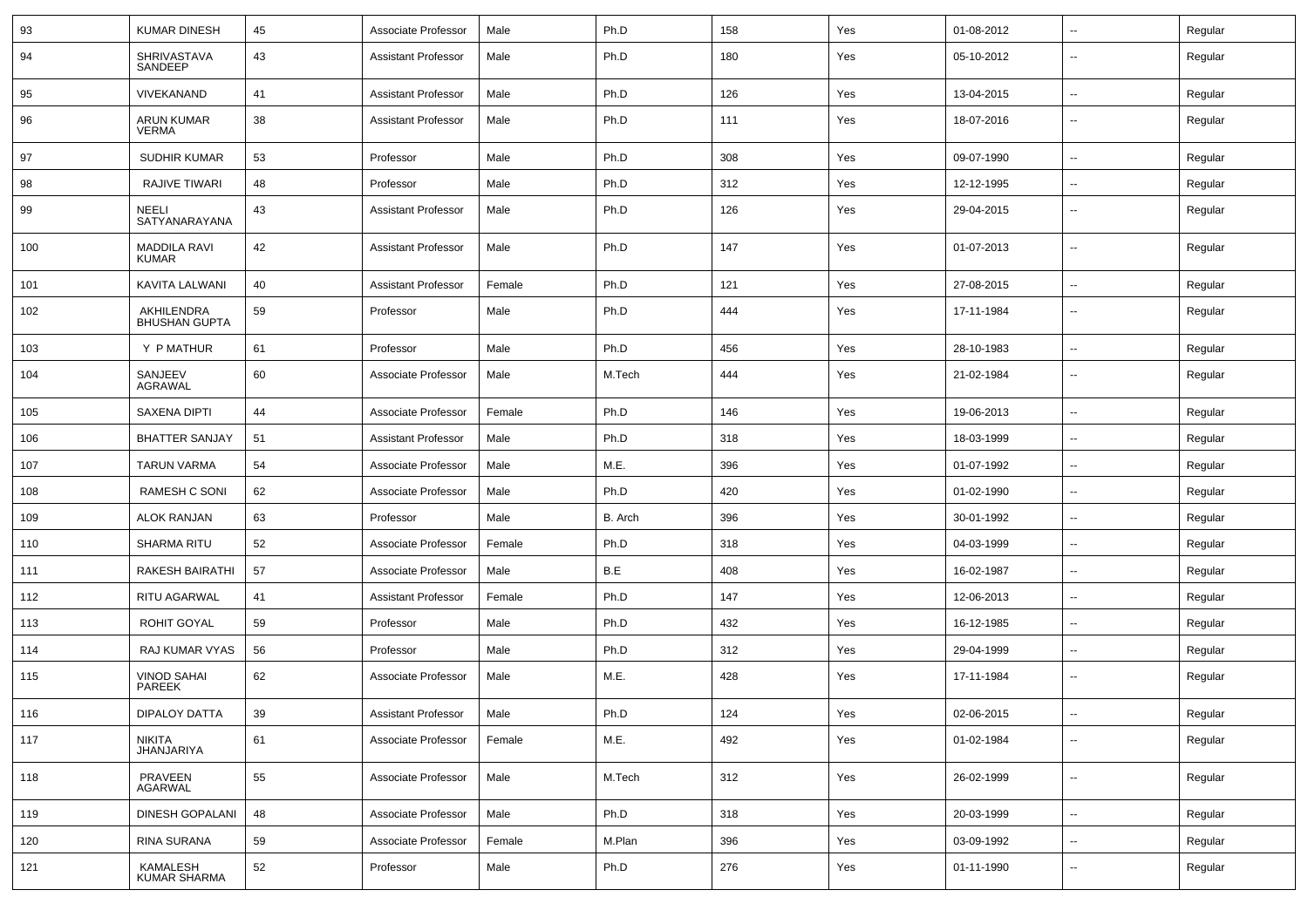| 122 | KAILASH SINGH                            | 52 | Professor                                           | Male   | Ph.D   | 348 | Yes | 21-11-1996 | $\sim$                   | Regular |
|-----|------------------------------------------|----|-----------------------------------------------------|--------|--------|-----|-----|------------|--------------------------|---------|
| 123 | <b>VIKAS GUPTA</b>                       | 63 | Professor                                           | Male   | Ph.D   | 480 | Yes | 30-12-1985 | --                       | Regular |
| 124 | VASHISHTHA<br><b>MANISH</b>              | 46 | Associate Professor                                 | Male   | Ph.D   | 264 | Yes | 06-03-1999 | $\overline{\phantom{a}}$ | Regular |
| 125 | KHANDELWAL<br><b>SUMIT</b>               | 44 | Associate Professor                                 | Male   | Ph.D   | 285 | Yes | 13-03-1999 | $\overline{\phantom{a}}$ | Regular |
| 126 | <b>DIVESH KUMAR</b>                      | 34 | <b>Assistant Professor</b>                          | Male   | Ph.D   | 113 | Yes | 06-05-2016 | $\overline{\phantom{a}}$ | Regular |
| 127 | <b>DILIP SHARMA</b>                      | 55 | Professor                                           | Male   | Ph.D   | 396 | Yes | 01-09-1992 | $\overline{\phantom{a}}$ | Regular |
| 128 | <b>ASHOK KUMAR</b><br>AGRAWAL            | 60 | Associate Professor                                 | Male   | M.Tech | 420 | Yes | 10-10-1990 | --                       | Regular |
| 129 | URMILA BRIGHU                            | 53 | Dean / Principal /<br>Director / Vice<br>Chancellor | Female | Ph.D   | 396 | Yes | 11-05-1992 | --                       | Regular |
| 130 | <b>JINESH KUMAR</b><br>JAIN              | 44 | Associate Professor                                 | Male   | Ph.D   | 226 | Yes | 21-05-2018 | $\overline{\phantom{a}}$ | Regular |
| 131 | VIKAS KUMAR<br>SANGAL                    | 44 | Associate Professor                                 | Male   | Ph.D   | 277 | Yes | 28-06-2018 | --                       | Regular |
| 132 | NANDA SATYASAI<br>JAGANNATH              | 36 | <b>Assistant Professor</b>                          | Male   | Ph.D   | 147 | Yes | 28-06-2013 | $\overline{\phantom{a}}$ | Regular |
| 133 | SUDHIR KASHYAP                           | 40 | <b>Assistant Professor</b>                          | Male   | Ph.D   | 113 | Yes | 28-04-2016 | $\sim$                   | Regular |
| 134 | <b>JYOTIRMAY</b><br><b>MATHUR</b>        | 52 | Professor                                           | Male   | Ph.D   | 348 | Yes | 19-09-1992 | --                       | Regular |
| 135 | <b>JYOTI JOSHI</b>                       | 58 | Professor                                           | Female | Ph.D   | 432 | Yes | 13-12-1989 | --                       | Regular |
| 136 | <b>VIBHUTI SINGH</b><br><b>SHEKHAWAT</b> | 52 | Professor                                           | Male   | Ph.D   | 360 | Yes | 27-03-1991 | $\sim$                   | Regular |
| 137 | AGARWAL MADHU                            | 47 | Associate Professor                                 | Female | Ph.D   | 318 | Yes | 18-03-1999 | ۵.                       | Regular |
| 138 | MANDAL<br>SUBHAYAN                       | 41 | <b>Assistant Professor</b>                          | Male   | Ph.D   | 144 | Yes | 30-09-2013 | ⊷.                       | Regular |
| 139 | ABBAS RAJA<br>NAZIRUDDIN                 | 39 | <b>Assistant Professor</b>                          | Male   | Ph.D   | 113 | Yes | 04-05-2016 | ⊷.                       | Regular |
| 140 | <b>B L SWAMI</b>                         | 61 | Professor                                           | Male   | Ph.D   | 480 | Yes | 16-12-1985 | $\sim$                   | Regular |
| 141 | GHANSHYAM<br><b>SINGH</b>                | 46 | Professor                                           | Male   | Ph.D   | 312 | Yes | 04-03-1999 | --                       | Regular |
| 142 | KAMMA KESA<br>VENKATARATNAM              | 42 | <b>Assistant Professor</b>                          | Male   | Ph.D   | 182 | Yes | 20-07-2012 | --                       | Regular |
| 143 | <b>KUMAR SATISH</b>                      | 41 | Associate Professor                                 | Male   | Ph.D   | 156 | Yes | 03-09-2012 | $\overline{\phantom{a}}$ | Regular |
| 144 | REETA SINGH                              | 40 | <b>Assistant Professor</b>                          | Male   | Ph.D   | 113 | Yes | 02-05-2016 | --                       | Regular |
| 145 | HIMANSHU<br>CHAUDHARY                    | 54 | Associate Professor                                 | Male   | Ph.D   | 204 | Yes | 31-03-2008 | $\sim$                   | Regular |
| 146 | VIJAY JANYANI                            | 49 | Professor                                           | Male   | Ph.D   | 312 | Yes | 16-08-1995 | $\sim$                   | Regular |
| 147 | <b>MEENA MAKKHAN</b><br>LAL              | 41 | Associate Professor                                 | Male   | Ph.D   | 210 | Yes | 19-03-2008 | --                       | Regular |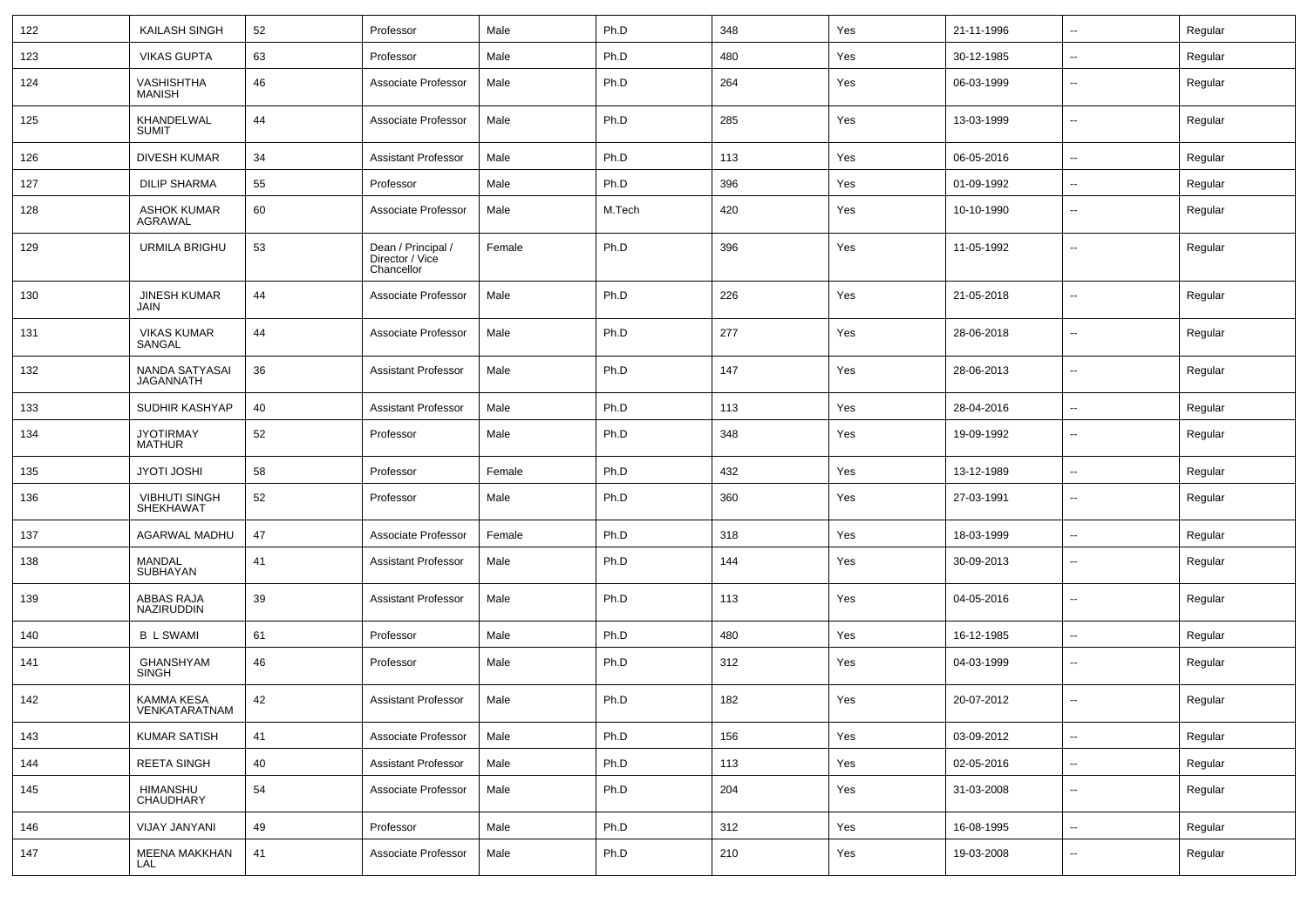| 148 | <b>MEHER SUMANTA</b><br><b>KUMAR</b>     | 42 | <b>Assistant Professor</b>                          | Male   | Ph.D    | 147 | Yes | 01-07-2013 | ⊷.                       | Regular |
|-----|------------------------------------------|----|-----------------------------------------------------|--------|---------|-----|-----|------------|--------------------------|---------|
| 149 | AKHILESH<br>NAUTIYAL                     | 39 | <b>Assistant Professor</b>                          | Male   | Ph.D    | 113 | Yes | 05-05-2016 | $\sim$                   | Regular |
| 150 | D BOOLCHANDANI                           | 54 | Professor                                           | Male   | Ph.D    | 372 | Yes | 15-11-1990 | $\sim$                   | Regular |
| 151 | <b>GIRDHARI SINGH</b>                    | 52 | Professor                                           | Male   | Ph.D    | 360 | Yes | 17-06-1995 | --                       | Regular |
| 152 | T C GUPTA                                | 60 | Associate Professor                                 | Male   | Ph.D    | 428 | Yes | 09-01-1989 | --                       | Regular |
| 153 | PILLI EMMANUEL<br>SHUBHAKAR              | 46 | Associate Professor                                 | Male   | Ph.D    | 146 | Yes | 15-07-2013 | $\overline{\phantom{a}}$ | Regular |
| 154 | PIPRALIA SATISH                          | 48 | Associate Professor                                 | Male   | Ph.D    | 318 | Yes | 06-03-1999 | $\overline{\phantom{a}}$ | Regular |
| 155 | <b>MANOJ KUMAR</b>                       | 39 | <b>Assistant Professor</b>                          | Male   | Ph.D    | 114 | Yes | 08-04-2016 | $\overline{\phantom{a}}$ | Regular |
| 156 | <b>ALOK GUPTA</b>                        | 63 | Professor                                           | Male   | Ph.D    | 420 | Yes | 25-08-1990 | $\sim$                   | Regular |
| 157 | AJAY SINGH<br><b>JETHOO</b>              | 59 | Associate Professor                                 | Male   | Ph.D    | 465 | Yes | 05-03-1999 | ⊷.                       | Regular |
| 158 | <b>SUJA GEORGE</b>                       | 55 | Professor                                           | Female | Ph.D    | 348 | Yes | 25-10-1996 | $\sim$                   | Regular |
| 159 | <b>MALI HARLAL</b><br><b>SINGH</b>       | 48 | Associate Professor                                 | Male   | Ph.D    | 182 | Yes | 16-07-2012 | --                       | Regular |
| 160 | <b>VIPPARTHI</b><br><b>SANTOSH KUMAR</b> | 36 | <b>Assistant Professor</b>                          | Male   | Ph.D    | 144 | Yes | 10-10-2013 | --                       | Regular |
| 161 | <b>TARUSH</b><br><b>CHANDRA</b>          | 51 | Professor                                           | Male   | B. Arch | 348 | Yes | 08-01-1996 | --                       | Regular |
| 162 | AJAY PAL SINGH<br>RATHORE                | 60 | Dean / Principal /<br>Director / Vice<br>Chancellor | Male   | Ph.D    | 456 | Yes | 22-10-1983 | --                       | Regular |
| 163 | <b>VINEET SAHULA</b>                     | 55 | Professor                                           | Male   | Ph.D    | 420 | Yes | 01-12-1990 | $\sim$                   | Regular |
| 164 | SANJAY MATHUR                            | 55 | Professor                                           | Male   | Ph.D    | 396 | Yes | 06-07-1992 |                          | Regular |
| 165 | VERMA KUSUM                              | 47 | Associate Professor                                 | Female | Ph.D    | 318 | Yes | 05-03-1999 | --                       | Regular |
| 166 | NELAMARRI<br>SRINIVASA RAO               | 38 | <b>Assistant Professor</b>                          | Male   | Ph.D    | 156 | Yes | 25-07-2012 | $\overline{\phantom{a}}$ | Regular |
| 167 | <b>DINESH KUMAR</b><br><b>TYAGI</b>      | 42 | <b>Assistant Professor</b>                          | Male   | M.Tech  | 146 | Yes | 25-07-2013 | $\overline{\phantom{a}}$ | Regular |
| 168 | R C GUPTA                                | 60 | Professor                                           | Male   | Ph.D    | 468 | Yes | 11-04-1986 | $\overline{\phantom{a}}$ | Regular |
| 169 | <b>GAUR ARUN</b>                         | 53 | Associate Professor                                 | Male   | Ph.D    | 319 | Yes | 08-03-1999 | $\overline{\phantom{a}}$ | Regular |
| 170 | <b>GUPTA NITIN</b>                       | 43 | Assistant Professor                                 | Male   | Ph.D    | 158 | Yes | 16-07-2012 | $\sim$                   | Regular |
| 171 | <b>MEENA YOGESH</b><br><b>KUMAR</b>      | 38 | Associate Professor                                 | Male   | Ph.D    | 210 | Yes | 01-05-2008 | $\sim$                   | Regular |
| 172 | <b>MUKESH KUMAR</b>                      | 41 | <b>Assistant Professor</b>                          | Male   | Ph.D    | 159 | Yes | 02-07-2012 | $\sim$                   | Regular |
| 173 | M K SHRIMALI                             | 58 | Professor                                           | Male   | Ph.D    | 420 | Yes | 06-02-1990 | $\overline{\phantom{a}}$ | Regular |
| 174 | LAVA BHARGAVA                            | 54 | Dean / Principal /<br>Director / Vice<br>Chancellor | Male   | Ph.D    | 348 | Yes | 30-11-1996 | $\overline{\phantom{a}}$ | Regular |
| 175 | PATNAIK AMAR                             | 44 | Associate Dean                                      | Male   | Ph.D    | 154 | Yes | 12-11-2012 | ₩,                       | Regular |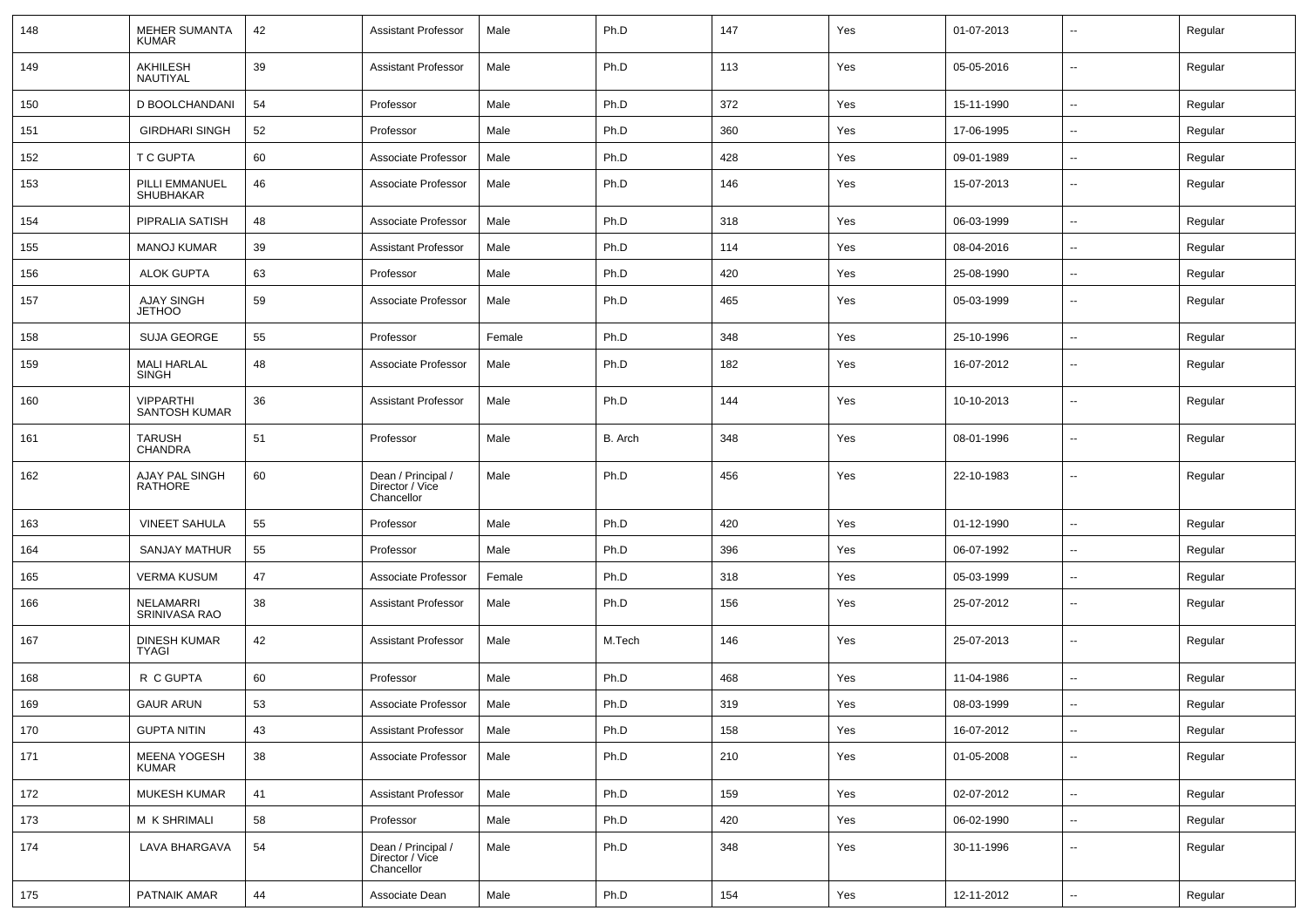| 176 | RAJENDRA KUMAR<br>GOYAL           | 49 | Professor                  | Male   | Ph.D | 322 | Yes | 24-05-2018 | $\overline{\phantom{a}}$ | Regular |
|-----|-----------------------------------|----|----------------------------|--------|------|-----|-----|------------|--------------------------|---------|
| 177 | NIDHI SHARMA                      | 47 | <b>Assistant Professor</b> | Female | Ph.D | 102 | Yes | 15-02-2019 | $\overline{a}$           | Regular |
| 178 | <b>MANVIRI RANI</b>               | 37 | Assistant Professor        | Female | Ph.D | 96  | Yes | 12-02-2019 | $\sim$                   | Regular |
| 179 | SANYAM<br>DANGAYACH               | 41 | Assistant Professor        | Male   | Ph.D | 97  | Yes | 12-02-2019 | $\overline{\phantom{a}}$ | Regular |
| 180 | <b>NEHA</b><br><b>SHRIVASTAVA</b> | 43 | Assistant Professor        | Female | Ph.D | 97  | Yes | 12-02-2019 | $\overline{\phantom{a}}$ | Regular |
| 181 | NIRAJA<br>SARASWAT                | 41 | Assistant Professor        | Male   | Ph.D | 97  | Yes | 12-02-2019 | $\overline{\phantom{a}}$ | Regular |
| 182 | PRIYANKA SIHAG                    | 36 | <b>Assistant Professor</b> | Female | Ph.D | 58  | Yes | 12-02-2019 | $\overline{\phantom{a}}$ | Regular |
| 183 | <b>GIREENDRA</b><br><b>KUMAR</b>  | 34 | <b>Assistant Professor</b> | Male   | Ph.D | 58  | Yes | 12-02-2019 | $\overline{\phantom{a}}$ | Regular |
| 184 | <b>MEENA NEMIWAL</b>              | 41 | <b>Assistant Professor</b> | Female | Ph.D | 97  | Yes | 12-02-2019 | $\overline{\phantom{a}}$ | Regular |
| 185 | <b>JYOTI GROVER</b>               | 40 | Assistant Professor        | Female | Ph.D | 58  | Yes | 13-02-2019 | $\overline{\phantom{a}}$ | Regular |
| 186 | NIDHI BANSAL                      | 38 | <b>Assistant Professor</b> | Female | Ph.D | 97  | Yes | 13-02-2019 | $\overline{\phantom{a}}$ | Regular |
| 187 | AKHILESH<br><b>MATHUR</b>         | 34 | <b>Assistant Professor</b> | Male   | Ph.D | 58  | Yes | 15-02-2019 | $\overline{\phantom{a}}$ | Regular |
| 188 | <b>ANUP MALIK</b>                 | 29 | <b>Assistant Professor</b> | Male   | Ph.D | 58  | Yes | 15-02-2019 | $\overline{a}$           | Regular |
| 189 | ANIRBAN DUTTA                     | 38 | Assistant Professor        | Male   | Ph.D | 58  | Yes | 18-02-2019 | $\sim$                   | Regular |
| 190 | SARTHAK<br><b>SINGHAL</b>         | 33 | <b>Assistant Professor</b> | Male   | Ph.D | 97  | Yes | 18-02-2019 | $\overline{\phantom{a}}$ | Regular |
| 191 | RAJNISH DHIMAN                    | 39 | <b>Assistant Professor</b> | Male   | Ph.D | 58  | Yes | 19-02-2019 | $\sim$                   | Regular |
| 192 | SATYANDRA<br><b>SINGH CHOUHAN</b> | 33 | <b>Assistant Professor</b> | Male   | Ph.D | 97  | Yes | 20-02-2019 | $\overline{\phantom{a}}$ | Regular |
| 193 | KUSHAL SHARMA                     | 37 | <b>Assistant Professor</b> | Male   | Ph.D | 58  | Yes | 20-02-2019 | $\overline{\phantom{a}}$ | Regular |
| 194 | RAJENDRA<br>MITHARWAL             | 36 | <b>Assistant Professor</b> | Male   | Ph.D | 58  | Yes | 20-02-2019 | $\overline{\phantom{a}}$ | Regular |
| 195 | PAWAN REKHA                       | 34 | <b>Assistant Professor</b> | Female | Ph.D | 54  | Yes | 20-02-2019 | $\overline{\phantom{a}}$ | Regular |
| 196 | <b>SUNANDA SINHA</b>              | 37 | <b>Assistant Professor</b> | Female | Ph.D | 96  | Yes | 20-02-2019 | $\overline{\phantom{a}}$ | Regular |
| 197 | barun jana                        | 38 | <b>Assistant Professor</b> | Male   | Ph.D | 58  | Yes | 21-02-2019 | $\mathbf{u}$             | Regular |
| 198 | <b>BHAVNA</b><br>SHRIVASTAVA      | 44 | Assistant Professor        | Female | Ph.D | 96  | Yes | 27-02-2019 |                          | Regular |
| 199 | NEETU KUMARI                      | 34 | <b>Assistant Professor</b> | Female | Ph.D | 69  | Yes | 28-02-2019 | $\sim$                   | Regular |
| 200 | MAHIPAL<br>PRITHVISINH<br>JADEJA  | 30 | <b>Assistant Professor</b> | Male   | Ph.D | 57  | Yes | 01-03-2019 | $\sim$                   | Regular |
| 201 | <b>DEBASISH</b><br>SARKAR         | 35 | <b>Assistant Professor</b> | Male   | Ph.D | 57  | Yes | 07-03-2019 | $\sim$                   | Regular |
| 202 | ANEESH<br>PRABHAKAR               | 34 | <b>Assistant Professor</b> | Male   | Ph.D | 57  | Yes | 11-03-2019 | $\sim$                   | Regular |
| 203 | PALPANDI K                        | 32 | <b>Assistant Professor</b> | Male   | Ph.D | 84  | Yes | 11-03-2019 | $\sim$                   | Regular |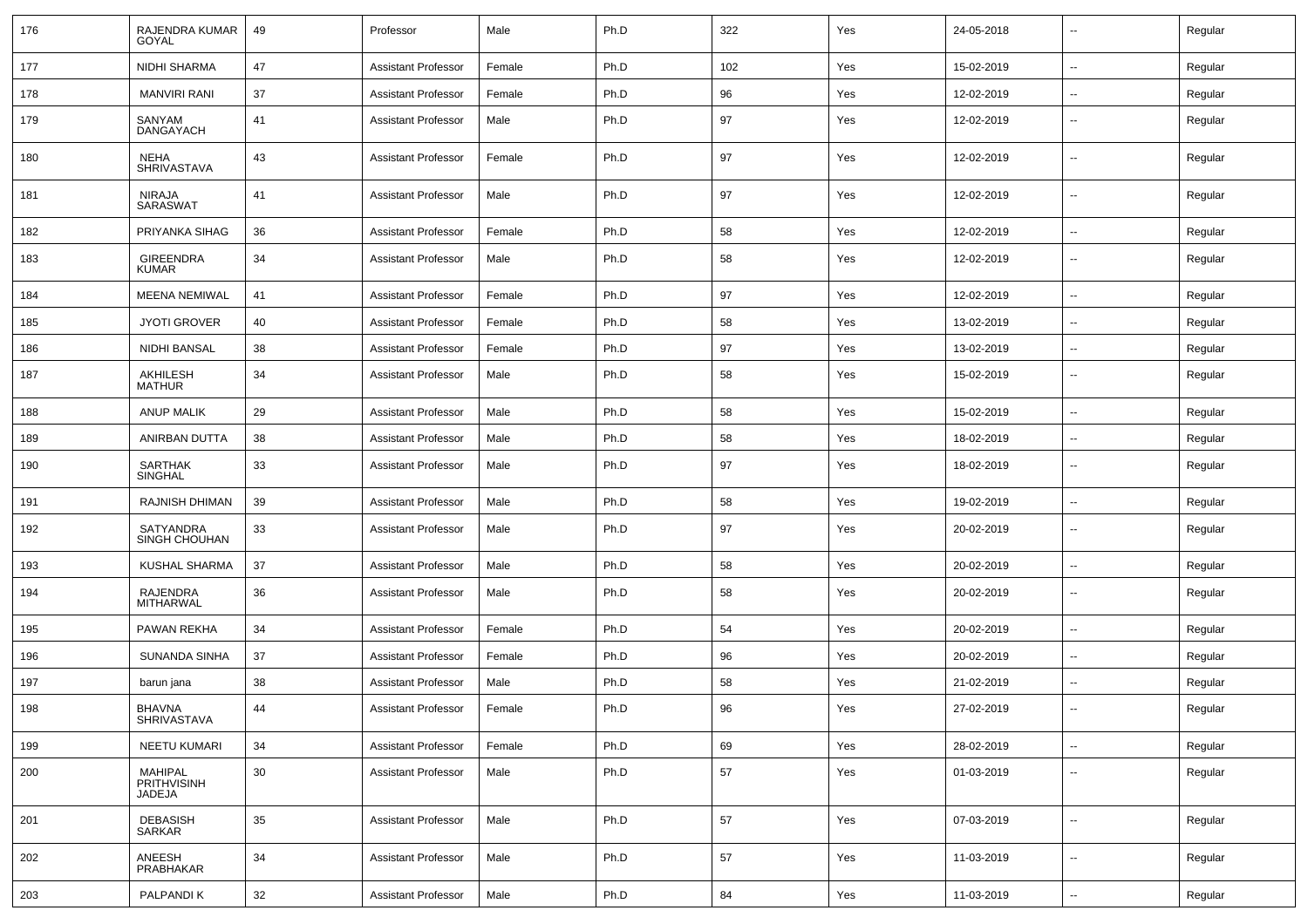| 204 | TAPAS BAJPAI                            | 34 | <b>Assistant Professor</b> | Male   | Ph.D | 57  | Yes | 12-03-2019 | $\overline{\phantom{a}}$ | Regular |
|-----|-----------------------------------------|----|----------------------------|--------|------|-----|-----|------------|--------------------------|---------|
| 205 | kuldeep singh                           | 38 | <b>Assistant Professor</b> | Male   | Ph.D | 150 | Yes | 13-03-2019 | --                       | Regular |
| 206 | PANKAJ KUMAR<br><b>GUPTA</b>            | 43 | <b>Assistant Professor</b> | Male   | Ph.D | 180 | Yes | 13-03-2019 | $\overline{\phantom{a}}$ | Regular |
| 207 | <b>RAM DAYAL</b>                        | 42 | <b>Assistant Professor</b> | Male   | Ph.D | 97  | Yes | 13-03-2019 | $\overline{\phantom{a}}$ | Regular |
| 208 | bhagwati sharma                         | 36 | <b>Assistant Professor</b> | Male   | Ph.D | 57  | Yes | 14-03-2019 | $\overline{\phantom{a}}$ | Regular |
| 209 | <b>VINAY PRATAP</b><br><b>SINGH</b>     | 34 | <b>Assistant Professor</b> | Male   | Ph.D | 97  | Yes | 14-03-2019 | $\overline{\phantom{a}}$ | Regular |
| 210 | md oayes midda                          | 35 | <b>Assistant Professor</b> | Male   | Ph.D | 57  | Yes | 15-03-2019 | Ξ.                       | Regular |
| 211 | <b>MENKA</b>                            | 36 | <b>Assistant Professor</b> | Female | Ph.D | 97  | Yes | 15-03-2019 | $\sim$                   | Regular |
| 212 | YASH KUMAR<br><b>MITTAL</b>             | 32 | <b>Assistant Professor</b> | Male   | Ph.D | 84  | Yes | 18-03-2019 | $\overline{\phantom{a}}$ | Regular |
| 213 | Om p suthar                             | 37 | <b>Assistant Professor</b> | Male   | Ph.D | 56  | Yes | 19-03-2019 | $\overline{\phantom{a}}$ | Regular |
| 214 | <b>AMIT KUMAR</b>                       | 40 | <b>Assistant Professor</b> | Male   | Ph.D | 97  | Yes | 19-03-2019 | --                       | Regular |
| 215 | <b>ROHIDAS</b><br><b>GANGARAM BHOI</b>  | 41 | <b>Assistant Professor</b> | Male   | Ph.D | 96  | Yes | 26-03-2019 | ۰.                       | Regular |
| 216 | SREEKUMAR<br>VADAKKE MADAM              | 42 | <b>Assistant Professor</b> | Male   | Ph.D | 97  | Yes | 29-03-2019 | $\overline{a}$           | Regular |
| 217 | PARUL MATHURIA                          | 39 | <b>Assistant Professor</b> | Female | Ph.D | 96  | Yes | 15-04-2019 | --                       | Regular |
| 218 | SONAL                                   | 34 | <b>Assistant Professor</b> | Female | Ph.D | 55  | Yes | 07-05-2019 | $\overline{\phantom{a}}$ | Regular |
| 219 | <b>MANISH KUMAR</b>                     | 34 | <b>Assistant Professor</b> | Male   | Ph.D | 55  | Yes | 21-05-2019 | $\overline{a}$           | Regular |
| 220 | <b>DEEPAK BHARTI</b>                    | 32 | <b>Assistant Professor</b> | Male   | Ph.D | 84  | Yes | 22-05-2019 | $\overline{\phantom{a}}$ | Regular |
| 221 | NISHA VERMA                             | 41 | <b>Assistant Professor</b> | Female | Ph.D | 54  | Yes | 27-05-2019 | $\overline{a}$           | Regular |
| 222 | JYOTIRMAYA KAR                          | 35 | <b>Assistant Professor</b> | Male   | Ph.D | 54  | Yes | 27-05-2019 | --                       | Regular |
| 223 | <b>AMIT ARORA</b>                       | 41 | <b>Assistant Professor</b> | Male   | Ph.D | 97  | Yes | 28-05-2019 | ۰.                       | Regular |
| 224 | SATISH SHARMA                           | 32 | <b>Assistant Professor</b> | Male   | Ph.D | 53  | Yes | 03-07-2019 | ۰.                       | Regular |
| 225 | <b>SWATI SHARMA</b>                     | 42 | <b>Assistant Professor</b> | Female | Ph.D | 97  | Yes | 04-06-2019 | $\overline{a}$           | Regular |
| 226 | <b>NIKHIL SHARMA</b>                    | 34 | <b>Assistant Professor</b> | Male   | Ph.D | 30  | Yes | 04-08-2020 | $\overline{a}$           | Regular |
| 227 | <b>MANJINDER SINGH</b>                  | 33 | <b>Assistant Professor</b> | Male   | Ph.D | 97  | Yes | 30-06-2020 | $\overline{\phantom{a}}$ | Regular |
| 228 | DEEPAK RANJAN<br>NAYAK                  | 32 | Assistant Professor        | Male   | Ph.D | 84  | Yes | 30-06-2020 | $\sim$                   | Regular |
| 229 | <b>HRUSHIKESH</b><br>MADHUSUDAN<br>GADE | 30 | <b>Assistant Professor</b> | Male   | Ph.D | 52  | Yes | 30-06-2020 | Ξ.                       | Regular |
| 230 | <b>ABHISHEK</b><br><b>TRIPATHI</b>      | 33 | <b>Assistant Professor</b> | Male   | Ph.D | 97  | Yes | 16-06-2020 | $\sim$                   | Regular |
| 231 | <b>MAN MOHAN</b><br>GARG                | 33 | <b>Assistant Professor</b> | Male   | Ph.D | 98  | Yes | 10-06-2020 | $\sim$                   | Regular |
| 232 | SHRIDEV                                 | 33 | <b>Assistant Professor</b> | Male   | Ph.D | 98  | Yes | 16-03-2020 | $\sim$                   | Regular |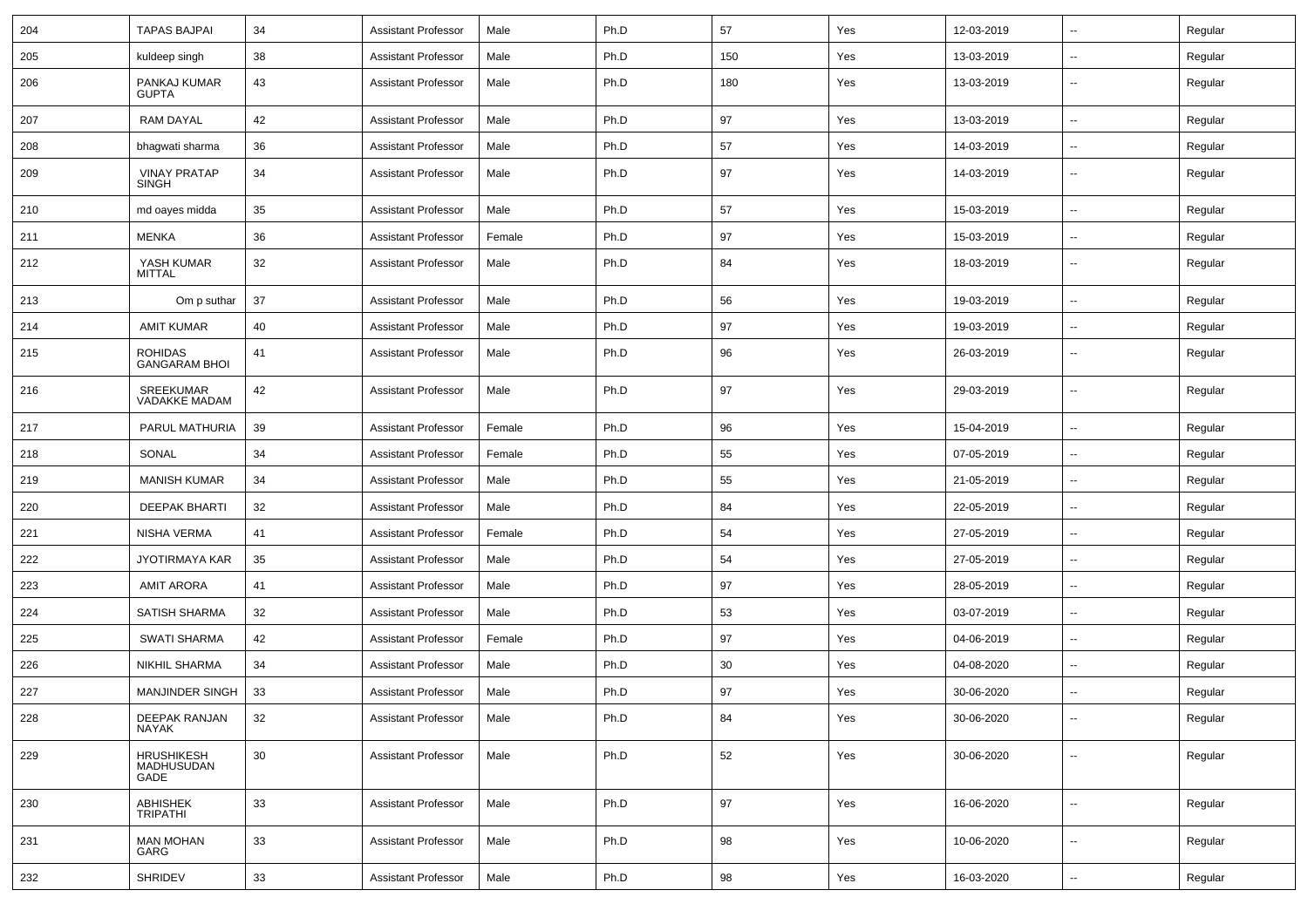| 233 | <b>RUCHI SHARMA</b>                          | 35 | <b>Assistant Professor</b> | Female | Ph.D    | 33 | Yes | 06-03-2020 | $\sim$                   | Regular |
|-----|----------------------------------------------|----|----------------------------|--------|---------|----|-----|------------|--------------------------|---------|
| 234 | <b>SURAJIT GHOSH</b>                         | 36 | <b>Assistant Professor</b> | Male   | Ph.D    | 33 | Yes | 05-03-2020 | --                       | Regular |
| 235 | <b>SMITA NAVAL</b>                           | 37 | <b>Assistant Professor</b> | Female | Ph.D    | 97 | Yes | 04-03-2020 | $\overline{\phantom{a}}$ | Regular |
| 236 | SARAVANA<br>PRAKASH P                        | 35 | <b>Assistant Professor</b> | Male   | Ph.D    | 97 | Yes | 04-03-2020 | --                       | Regular |
| 237 | <b>GULAB PAMNANI</b>                         | 37 | <b>Assistant Professor</b> | Male   | Ph.D    | 84 | Yes | 03-03-2020 | $\overline{\phantom{a}}$ | Regular |
| 238 | <b>SAURABH</b><br>KISHORE OJHA               | 31 | <b>Assistant Professor</b> | Male   | M.Arch. | 73 | Yes | 03-03-2020 | --                       | Regular |
| 239 | <b>MANJESH KUMAR</b><br>MISHRA               | 36 | <b>Assistant Professor</b> | Male   | Ph.D    | 34 | Yes | 02-03-2020 | --                       | Regular |
| 240 | DHIRAJ RAJ                                   | 35 | <b>Assistant Professor</b> | Male   | Ph.D    | 34 | Yes | 02-03-2020 | --                       | Regular |
| 241 | RAJESH KUMAR<br>RAI                          | 36 | <b>Assistant Professor</b> | Male   | Ph.D    | 34 | Yes | 27-02-2020 | $\sim$                   | Regular |
| 242 | <b>BRIJ MOHAN</b><br><b>MUNDOTIYA</b>        | 33 | <b>Assistant Professor</b> | Male   | Ph.D    | 97 | Yes | 27-02-2020 | $\overline{\phantom{a}}$ | Regular |
| 243 | RAJESH SAHA                                  | 32 | <b>Assistant Professor</b> | Male   | Ph.D    | 84 | Yes | 27-02-2020 | $\overline{a}$           | Regular |
| 244 | <b>MANOJ KUMAR</b><br><b>DIWAKAR</b>         | 36 | <b>Assistant Professor</b> | Male   | Ph.D    | 34 | Yes | 26-02-2020 | --                       | Regular |
| 245 | <b>LAVIKA GOEL</b>                           | 34 | <b>Assistant Professor</b> | Male   | Ph.D    | 97 | Yes | 24-02-2020 | $\overline{\phantom{a}}$ | Regular |
| 246 | <b>BHARAT</b><br><b>CHOUDHARY</b>            | 32 | <b>Assistant Professor</b> | Male   | Ph.D    | 84 | Yes | 21-02-2020 | --                       | Regular |
| 247 | <b>ASHISH KUMAR</b><br><b>TRIPATHI</b>       | 33 | <b>Assistant Professor</b> | Male   | Ph.D    | 97 | Yes | 20-02-2020 | --                       | Regular |
| 248 | <b>NARESH KUMAR</b><br><b>RAGHUWANSHI</b>    | 34 | <b>Assistant Professor</b> | Male   | Ph.D    | 34 | Yes | 11-02-2020 | $\overline{\phantom{a}}$ | Regular |
| 249 | <b>SUNITA M</b><br><b>DODDAMANI</b>          | 41 | <b>Assistant Professor</b> | Female | M.Arch. | 35 | Yes | 05-02-2020 | --                       | Regular |
| 250 | <b>KUNAL</b><br>JAYPRAKASH<br><b>BORSE</b>   | 30 | <b>Assistant Professor</b> | Male   | Ph.D    | 60 | Yes | 03-02-2020 | --                       | Regular |
| 251 | <b>KAPIL SHUKLA</b>                          | 33 | <b>Assistant Professor</b> | Male   | Ph.D    | 98 | Yes | 31-01-2020 | $\overline{\phantom{a}}$ | Regular |
| 252 | RAVITA LAMBA                                 | 30 | <b>Assistant Professor</b> | Female | Ph.D    | 60 | Yes | 31-01-2020 | --                       | Regular |
| 253 | RAMESHWAR<br><b>JAGANNATH</b><br>VISHWAKARMA | 36 | <b>Assistant Professor</b> | Male   | Ph.D    | 35 | Yes | 30-01-2020 | --                       | Regular |
| 254 | VIJAYALAKSHMI<br>GOSU                        | 35 | <b>Assistant Professor</b> | Female | Ph.D    | 72 | Yes | 27-01-2020 | $\sim$                   | Regular |
| 255 | <b>HIMANSHU ARORA</b>                        | 33 | <b>Assistant Professor</b> | Male   | Ph.D    | 98 | Yes | 27-01-2020 | $\sim$                   | Regular |
| 256 | <b>ILA SHARMA</b>                            | 33 | <b>Assistant Professor</b> | Female | Ph.D    | 98 | Yes | 27-01-2020 | $\sim$                   | Regular |
| 257 | ANOOP IRANNA<br><b>SHIRKOL</b>               | 29 | <b>Assistant Professor</b> | Male   | Ph.D    | 48 | Yes | 27-01-2020 | ⊷.                       | Regular |
| 258 | LOVJEET SINGH                                | 33 | <b>Assistant Professor</b> | Male   | Ph.D    | 97 | Yes | 24-01-2020 | ⊷.                       | Regular |
| 259 | HIMANSHU YOGI                                | 29 | <b>Assistant Professor</b> | Male   | M.Arch. | 48 | Yes | 24-01-2020 | ⊷.                       | Regular |